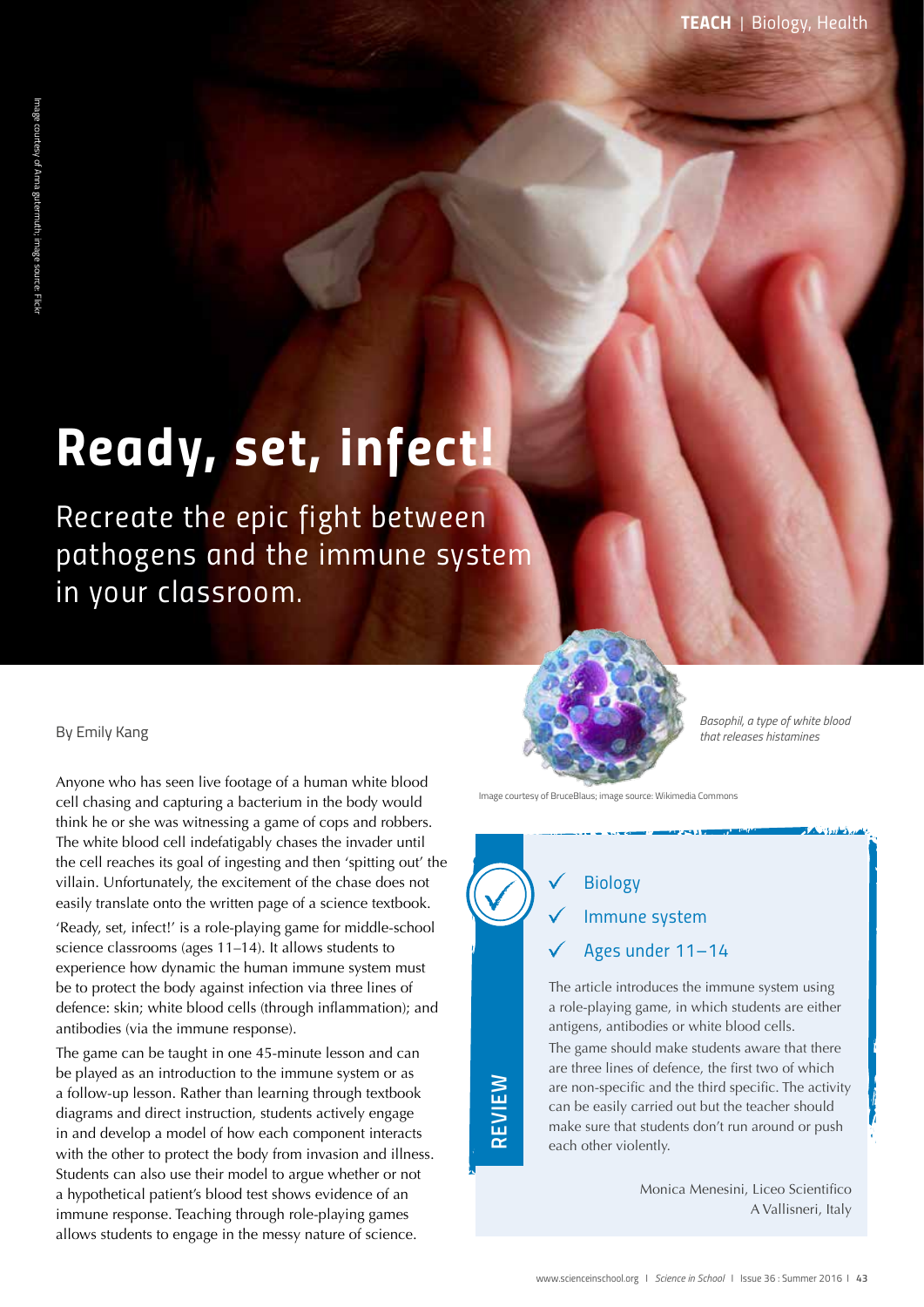

#### *Antibody versus antigen competition*

The immune system relies on three main lines of defence, two of which are non-specific to the pathogen, and one of which is specific to fighting one particular type of germ.

#### *Non-specific defence*

- 1) Skin (or mucus or cilia): skin is an effective barrier to the entry of micro-organisms, while cilia, tears, sweat, saliva, mucus and earwax trap or wash micro-organisms away.
- 2) Inflammatory response (white blood cells): various types of white blood cell either surround and engulf micro-organisms (e.g. neutrophils and microphages) or kill their targets by releasing damaging chemicals (e.g. natural killer cells or basophils). For example, histamines (released by basophils) promote the dilation of local blood vessels and the release of further white blood cells from the vessels to enter the infected tissue.

#### *Specific defence*

3) Immune response (antibodies): a type of white blood cells known as B cells produce antibodies against foreign antigens (which are no longer called pathogens, as they now elicit an antibody response), while further white blood cells, T

cells, enhance the immune response and kill foreign cells directly.

The game is a competition between two teams, in which students on one team represent an invading source of infection (antigens), and students from the other team are members of the human immune system (skin, white blood cells and antibodies).

#### *Materials*

• Role cards (figure 1) These can be downloaded from the article page on the *Science in School* websitew1.

#### *Procedure*

- 1. Before the lesson starts, you should cut the antigen–antibody cards along the dotted lines to separate the two roles. There are enough role cards for a class of 28 students, but extra cards can be copied for larger classes. The role cards can be enlarged or laminated for ease of use.
- 2. As part of a whole-class discussion, begin by asking students to share the last time they were ill and how long the illness lasted. You can ask follow-up questions such as "Have you ever wondered why your doctor checks the glands on the side of your neck?" and "How do you think you were eventually able to recover?".

Image courtesy of Gavin White; image source: Flickr Image courtesy of Gavin White; image source: Flickr



Students may mention the role of their immune system in the recovery process.

- 3. Store tables and chairs at the side of the classroom and clear enough space for students to walk quickly around the room. To ensure safety, no running is permitted during the activity. Tagging by touch must be gentle – no pushing.
- 4. Ask each student to pick a card with their eyes closed; it is important that students do not know who their matching antigen or antibody is before the start of the game. The cards will determine the roles of the participants as follows:
	- a) Skin this role is taken by the teacher, so that the rest of the class may participate in the game. The teacher is in charge of keeping the door of the classroom closed (the door remains unlocked but the teacher must keep the door from being opened by members of the opposite team, who are standing outside the classroom) until a cut or a breach in the body's mucus membrane is simulated. Then the teacher (or skin) opens the door and lets the antigens into the classroom.
	- b) White blood cells (macrophages, neutrophils and natural killer cells) – these students are in charge of standing inside the classroom, by the door, to prevent invading antigens from proceeding further into the room. The macrophages and neutrophils must 'engulf' antigens by placing two hands on an antigen's shoulders. If only one hand

## www.facebook.com/scienceinschool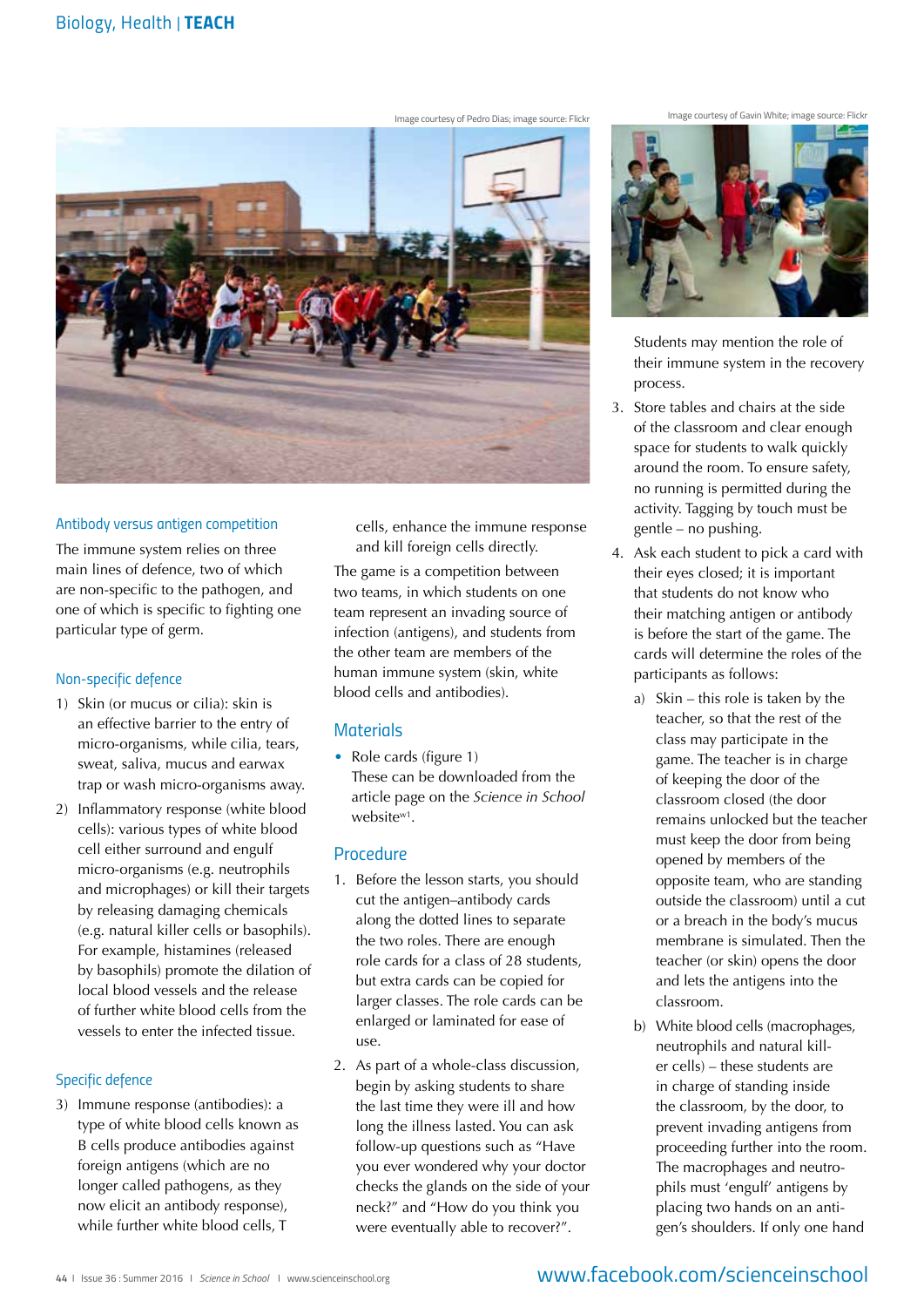is touching the antigen, then it can escape and roam free. The natural killer cells should be provided with a plastic pipette filled with a small amount of water to simulate the release of damaging chemicals. Natural killer cells can only wet the right hand of an antigen to 'destroy' it.

If the antigens successfully make it past the white blood cells, then the white blood cells summon the third line of defence: the antibodies, who have been waiting until that stage.

- c) Antibodies these students are antigen-specific and should wait further inside the classroom. Their cards are uniquely shaped so that the students are allowed to capture only the student who carries the card with the complementary shape. This is why it is important that students do not know who their matching antigen or antibody is before the start of the game.
- d) Antigens these students remain outside the classroom door at the start of the game. When



*Neutrophil, a type of white blood cell that engulfs invading cells*



*Examples of ' Ready, set, infect!' role cards*

the teacher gives the signal, the antigens must try to enter the classroom (even though the skin prevents the antigens from entering). If the antigens are successful in passing through the first line of defence, then they must battle the second line (white blood cells), who will try to tag the antigens by touching the antigens' shoulders. If the antigens are successful in escaping the white blood cells, then it is up to the antibodies (the third line of defence) to tag the antigens. Once an antigen is tagged, it must present its card to the antibody. If the cards are a match, then the antibody and antigen sit down next to each other. If the cards do not match, the antibody must release the antigen and attempt to capture the next antigen until it finds and captures its match.

The teacher should act as the narrator, timekeeper and referee of the game. As the narrator, the teacher should commentate on the action (e.g. when the antigens pass each line of defence or how many antigens are still at large).

Note: although B cells have an important role in making antibodies and proliferating, their role in this game is eliminated to provide as many students as possible with an